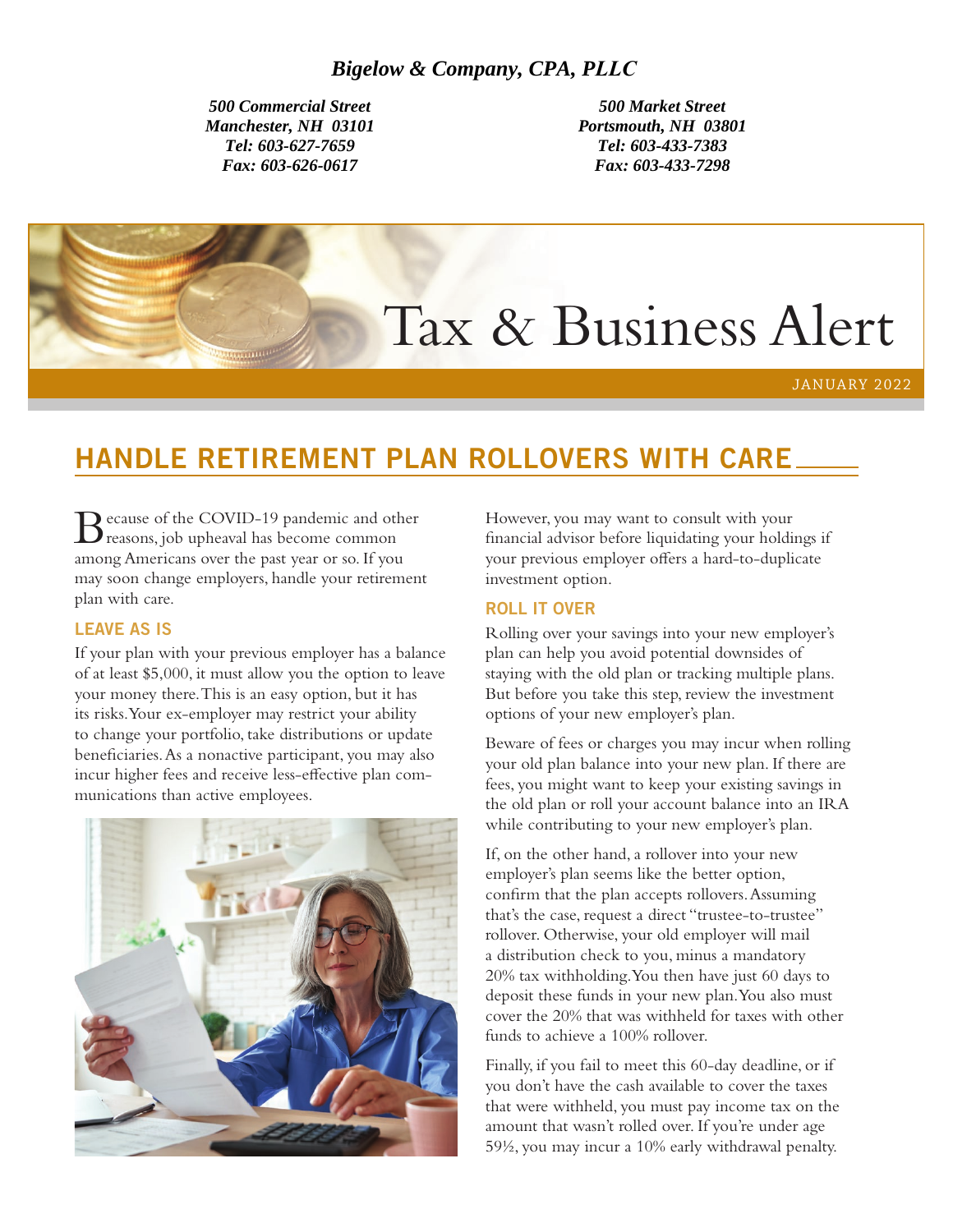### 2

#### IRA TRANSFER

IRAs typically provide a much wider array of investment options than most 401(k) plans do. Many financial services companies will accept a direct transfer of your retirement savings, which can streamline the process and avoid potentially costly mistakes.

In some cases, your assets can be transferred "in kind," meaning you don't need to sell certain investments to hold them in your IRA. Be aware, however, that you may be charged an annual fee after rolling your savings into an IRA.

#### CASH OUT

Unless you need the money to pay bills, consider the tax consequences before cashing out your retirement savings. Distributions will be taxed as ordinary income and, if you're under age 59½, you may have to pay an additional 10% penalty on any withdrawals.

There are exceptions to the penalties — for example, in cases of economic hardship or if you separate from service at age 55 or older. But even if you qualify for an exception, you'll owe ordinary income tax on the distribution.

#### PROTECT THE EGG

Don't let job-switching activities distract you from protecting your nest egg! Contact us for help.  $\blacksquare$ 

### COULD YOUR COMPANY USE A HEAVY SUV?

Many businesses need to invest in heavy sport utility vehicles (SUVs) to transport equipment and provide timely services. Fortunately, they may be able to claim valuable tax deductions for the purchases. If you're thinking about buying one, be sure to brush up on the tax rules first.

#### BONUS DEPRECIATION

Under current law, 100% first-year bonus depreciation is available for qualified new and used property that's acquired and placed in service in a calendar year. New and pre-owned heavy SUVs, pickups and vans acquired and put to business use in 2021 are eligible for 100% first-year bonus depreciation.



The only requirement is that you must use the vehicle more than 50% for business. If your business usage is between 51% and 99%, you can deduct that percentage of the cost in the first year the vehicle is placed in service. This generous tax break is available for qualifying vehicles that are acquired and placed in service through December 31, 2022.

The 100% first-year bonus depreciation write-off will reduce your federal income tax bill and selfemployment tax bill, if applicable. You might get a state tax income deduction, too.

#### WEIGHT REQUIREMENT

This option is available only if the manufacturer's gross vehicle weight rating (GVWR) is above 6,000 pounds. You can verify a vehicle's GVWR by looking at the manufacturer's label, usually found on the inside edge of the driver's side door where the door hinges meet the frame.

These tax benefits are subject to adjustment for non-business use. And if business use of an SUV doesn't exceed 50% of total use, the vehicle won't be eligible for the expensing election, and would have to be depreciated on a straight-line method over a six-tax-year period. Detailed, contemporaneous expense records are essential in case the IRS challenges your business-use percentage.

Keep track of the miles you're driving for business purposes, compared to the vehicle's total mileage for the year. Recordkeeping is easier today because of the many mobile apps designed for this purpose. You could also simply keep a handwritten calendar or mileage log in your vehicle and record details as business trips occur.

#### THE RIGHT MOVES

Are you considering buying an eligible vehicle and placing it in service in 2022? Before signing the sales contract, consult with us to help evaluate the right business tax moves.  $\blacksquare$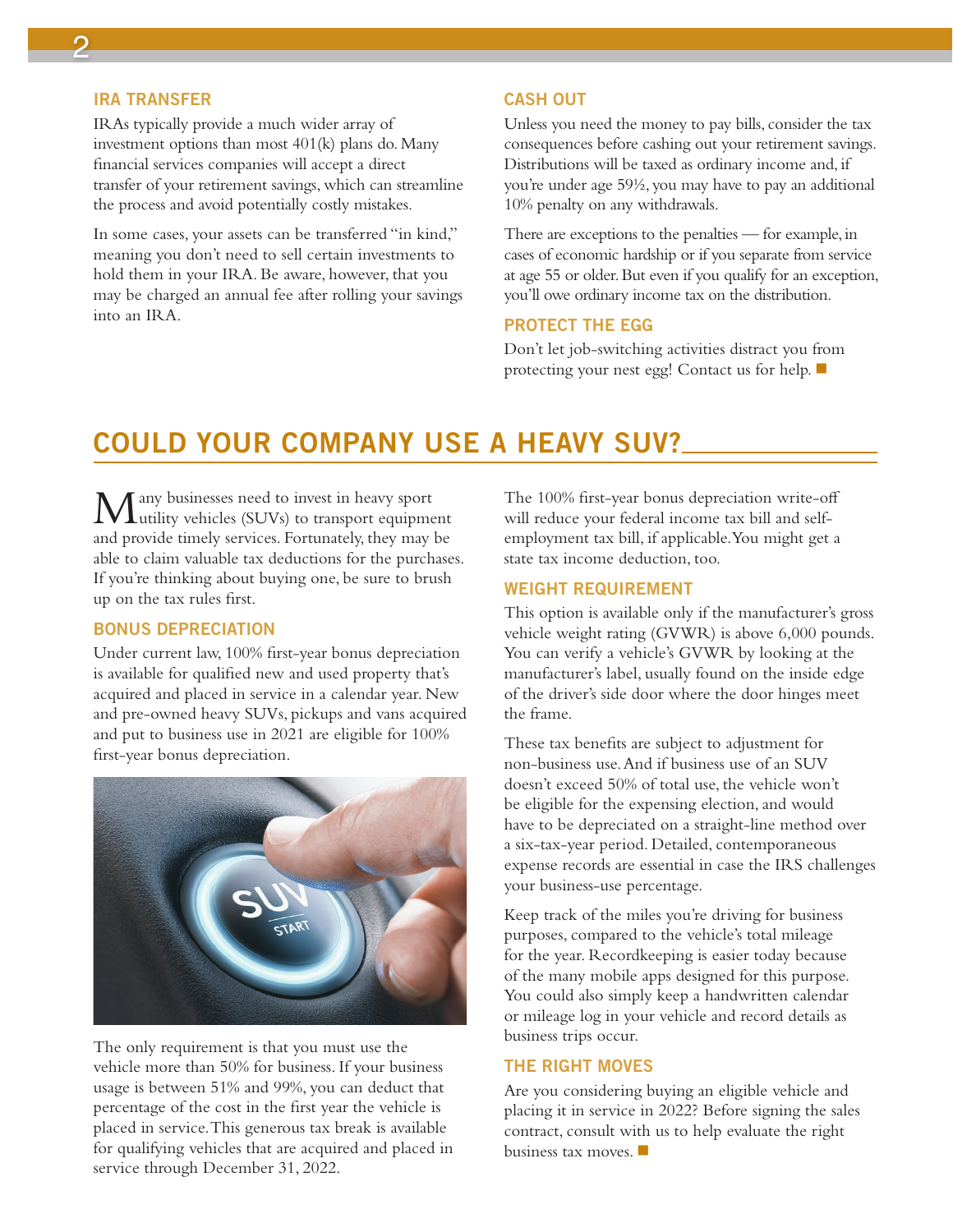## TRACKING DOWN DONATION SUBSTANTIATION

If you're like many Americans, letters from your favorite<br>charities may be appearing in your mailbox acknowledge **L** charities may be appearing in your mailbox acknowledging your 2021 donations. But what happens if you haven't received such a letter? Can you still claim a deduction for the gift on your 2021 income tax return? It depends.

#### WHAT'S REQUIRED



To support a charitable deduction, you need to comply with IRS substantiation requirements. This generally includes obtaining a contemporaneous

written acknowledgment from the charity stating the amount of the donation if it's cash. If the donation is property, the acknowledgment must describe the property, but the charity isn't required to provide a value. The donor must determine the property's value.

"Contemporaneous" means the earlier of the date you file your tax return or the extended due date of your return. So, if you donated in 2021 but haven't yet received substantiation from the charity, it's not too late — as long as you haven't filed your 2021 return. Contact the charity and request a written acknowledgment.

Keep in mind that, if you made a cash gift of under \$250 with a check or credit card, generally a canceled check,

bank statement or credit card statement is sufficient. However, if you received something in return for the donation, you generally must reduce your deduction by its value — and the charity is required to provide you a written acknowledgment as described earlier.

#### DEDUCTION FOR NON-ITEMIZERS

Generally, taxpayers who don't itemize their deductions (and instead claim the standard deduction) can't claim a charitable deduction. Under the CARES Act, individuals who didn't itemize deductions could claim a federal income tax write-off for up to \$300 of cash contributions to IRS-approved charities for the 2020 tax year.

Fortunately, this tax break was extended to cover \$300 of cash contributions made in 2021 under the Consolidated Appropriations Act. The law also doubled the deduction limit to \$600 for married joint-filing couples for cash contributions made in 2021.

#### LET US ASSIST YOU

Additional substantiation requirements apply to some types of donations. We can help you determine whether you have sufficient substantiation for the donations you hope to deduct on your 2021 income tax return — and guide you on the substantiation you'll need for gifts you're planning this year to ensure you can enjoy the desired deductions on your 2022 return.  $\blacksquare$ 

#### **TAX CALENDAR**

#### January 18

Individual taxpayers' final 2021 estimated tax payment is due. January 31

File 2021 Forms W-2 ("Wage and Tax Statement") with the Social Security Administration and provide copies to employees.

- File 2021 Forms 1099-NEC ("Nonemployee Compensation") (paper or electronic) reporting nonemployee compensation payments to the IRS and provide copies to recipients, along with a related Form 1096 ("Annual Summary and Transmittal of U.S. Information Returns") to the IRS.
- Most employers must file Form 941 ("Employer's Quarterly Federal Tax Return") to report Medicare, Social Security and income taxes withheld in the fourth quarter of 2021. If your tax liability is less than \$2,500, you can pay it in full with a timely filed return. If you deposited the tax for the quarter in full and on time, you have until February 10 to file the return. Employers who have an estimated annual employment tax liability of \$1,000 or less may be eligible to file Form 944 ("Employer's Annual Federal Tax Return").
- File Form 940\* ("Employer's Annual Federal Unemployment [FUTA] Tax Return") for 2021. If your undeposited tax is \$500 or less, you can either pay it with your return or deposit it. If it's more than \$500, you must deposit it. However, if you deposited the tax for the year in full and on time, you have until February 10 to file the return.
- $\blacksquare$  File Form 943\* ("Employer's Annual Federal Tax Return for Agricultural Employees") to report Social Security, Medicare and withheld income taxes for 2021. If your tax liability is less than \$2,500, you can pay it in full with a timely filed return. If you deposited the tax for the year in full and on time, you have until February 10 to file the return.
- File Form 945\* ("Annual Return of Withheld Federal Income Tax") for 2021 to report income tax withheld on all nonpayroll items, including backup withholding and withholding on pensions, annuities, IRAs, etc. If your tax liability is less than \$2,500, you can pay it in full with a timely filed return. If you deposited the tax for the year in full and on time, you have until February 10 to file the return.

#### February 28

File 2021 Form 1099-MISC ("Miscellaneous Income") reporting certain payments to certain persons and provide copies to recipients, along with a related Form 1096 ("Annual Summary and Transmittal of U.S. Information Returns") to the IRS.

#### March 15

2021 tax returns must be filed or extended for calendar-year partnerships and S corporations. If the return isn't extended, this is also the last day for those types of entities to make 2021 contributions to pension and profit-sharing plans.

\*At press time, the IRS hadn't yet released instructions for 2021 Forms 940, 943 and 945. The due dates shown are based on those for 2020.